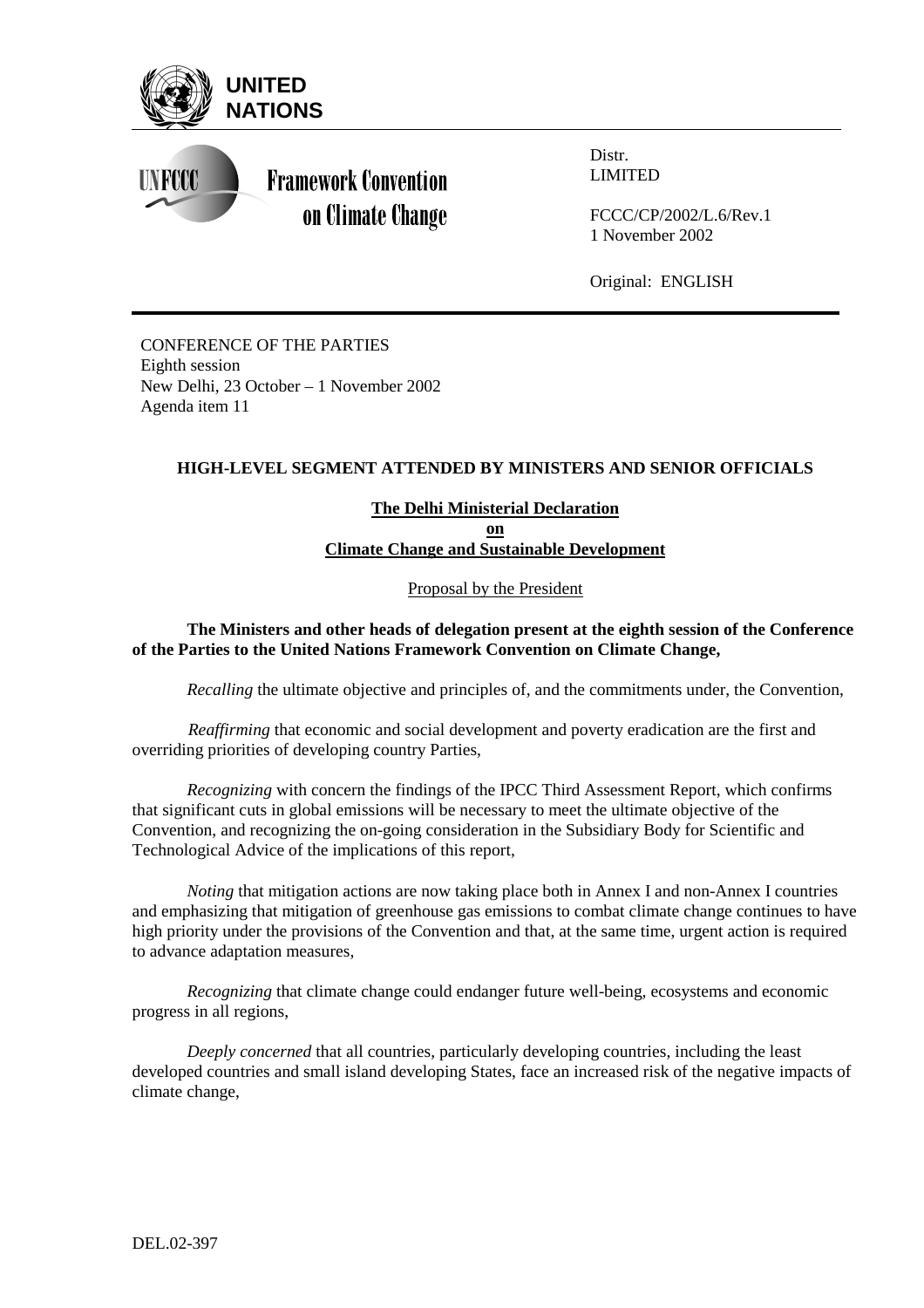*Recognizing* that, as Africa is the region suffering the most from the combined impacts of climate change and poverty, development initiatives such as the New Partnership for Africa's Development (NEPAD) should be supported in the context of sustainable development,

*Resolve* that, in order to respond to the challenges faced now and in the future, climate change and its adverse effects should be addressed while meeting the requirements of sustainable development. Therefore, we call for the following:

(a) Parties that have ratified the Kyoto Protocol strongly urge Parties that have not already done so to ratify the Kyoto Protocol in a timely manner;

(b) Parties have a right to, and should, promote sustainable development. Policies and measures to protect the climate system against human-induced change should be appropriate for the specific conditions of each Party and should be integrated with national development programmes, taking into account that economic development is essential for adopting measures to address climate change;

(c) National sustainable development strategies should integrate more fully climate change objectives in key areas such as water, energy, health, agriculture and biodiversity, and build on the outcomes of the World Summit on Sustainable Development;

(d) All Parties, taking into account their common but differentiated responsibilities and respective capabilities, and their specific national and regional development priorities, objectives and circumstances, should continue to advance the implementation of their commitments under the Convention to address climate change and its adverse effects in order to achieve sustainable development;

(e) Adaptation to the adverse effects of climate change is of high priority for all countries. Developing countries are particularly vulnerable, especially the least developed countries and small island developing States. Adaptation requires urgent attention and action on the part of all countries. Effective and result-based measures should be supported for the development of approaches at all levels on vulnerability and adaptation, as well as capacity-building for the integration of adaptation concerns into sustainable development strategies. The measures should include full implementation of existing commitments under the Convention and the Marrakesh Accords;

(f) Parties should promote informal exchange of information on actions relating to mitigation and adaptation to assist Parties to continue to develop effective and appropriate responses to climate change;

(g) The specific needs and concerns of developing country Parties arising from the adverse effects of climate change and the impact of the implementation of response measures should be given full consideration;

(h) International cooperation should be promoted in developing and disseminating innovative technologies in respect of key sectors of development, particularly energy, and of investment in this regard, including through private sector involvement and market-oriented approaches, as well as supportive public policies;

(i) Technology transfer should be strengthened, including through concrete projects and capacity-building in all relevant sectors such as energy, transport, industry, health, agriculture, biodiversity, forestry and waste management. Technological advances should be promoted through research and development, economic diversification and strengthening of relevant regional, national and local institutions for sustainable development;